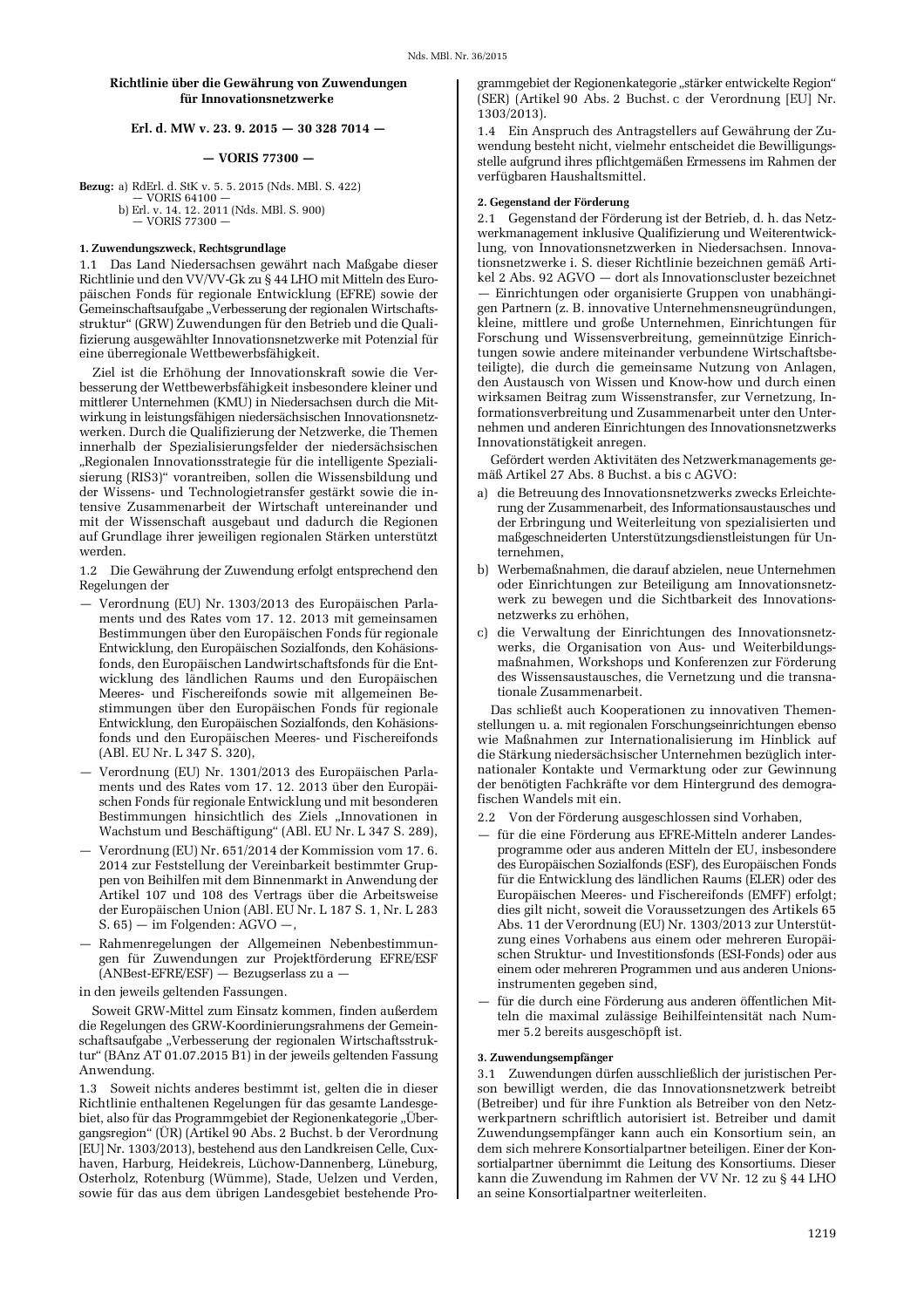3.2 Einem Unternehmen, das einer Rückforderungsanordnung aufgrund eines früheren Beschlusses der Kommission zur Feststellung der Unzulässigkeit einer Beihilfe und ihrer Unvereinbarkeit mit dem Binnenmarkt nicht nachgekommen ist, dürfen keine Einzelbeihilfen gewährt werden (Artikel 1 Nr. 4 Buchst. a AGVO).

3.3 Sanierungsfälle und Unternehmen in Schwierigkeiten i. S. der Leitlinien der Europäischen Kommission für staatliche Beihilfen zur Rettung und Umstrukturierung nichtfinanzieller Unternehmen in Schwierigkeiten (ABl. EU Nr. C 249 vom 31.7. 2014 S. 1) sowie i. S. von Artikel 2 Abs. 18 AGVO sind von einer Förderung ausgeschlossen.

### 4. Zuwendungsvoraussetzungen

4.1 Die Betriebsstätte bzw. der Sitz des Zuwendungsempfängers sowie der Ort der Durchführung des Vorhaben müssen in dem jeweiligen Programmgebiet (Regionenkategorien ÜR oder SER) liegen, für die die Förderung beantragt wird (Artikel 70 Abs. 1 der Verordnung [EU] Nr. 1303/2013).

4.2 Allgemeine Zuwendungsvoraussetzungen:

- Das Innovationsnetzwerk muss ein innovatives Thema weiterentwickeln, das mindestens einem Spezialisierungsfeld der RIS3 zugeordnet werden kann.
- Das Netzwerk muss zum Zeitpunkt der Bewilligung aus mindestens 15 Partnern, davon mindestens 10 private Unternehmen, bestehen, die eine Betriebsstätte bzw. einen Sitz in Niedersachsen haben.
- Mitgliedsbeiträge von öffentlich finanzierten Einrichtungen werden als Eigenmittel des Netzwerks nur in der Höhe anerkannt, in der auch private Unternehmen einen Mitgliedsbeitrag entrichten.
- Im Projektantrag müssen die Ziele des Netzwerks und die Maßnahmen zu deren Umsetzung nachvollziehbar beschrieben sein.
- Zuwendungen dürfen nur solchen Empfängern bewilligt werden, bei denen die Gesamtfinanzierung der Projekte im Rahmen des Ausgabenerstattungsprinzips gesichert ist.

4.3 Bei der Antragstellung sind zur Beurteilung der Förderwürdigkeit die folgenden Kriterien als Qualitätskriterien nachzuweisen.

4.3.1 Fachliche Qualitätskriterien:

- Substanz: Partner im Netzwerk,
- Potenzial: thematische Ergänzung zu bestehenden Innovationsnetzwerken und Ausrichtung auf Forschung und Entwicklung (FuE),
- Netzwerkmanagement: Qualität/Leistungsfähigkeit und Weiterentwicklung,
- Projekte: Initiierung von Innovationsvorhaben und Einwerbung von Fördermitteln,
- Attraktivität: Mitwirkungsmöglichkeiten und Schaffung von Marktzugängen,
- Kooperationen/Internationalisierung: überregionale Partner und öffentliche Darstellung.

4.3.2 Oualitätskriterien nach den Artikeln 7 und 8 der Verordnung (EU) Nr. 1303/2013 (Querschnittsziele):

- Nachhaltige Entwicklung und
- Gleichstellung, Nichtdiskriminierung.

4.3.3 Qualitätskriterien für regional bedeutsame Maßnahmen:

- Beitrag zur regionalen Entwicklung,
- kooperativer Ansatz,
- Bewältigung regionsspezifischer Herausforderungen,
- Teilraum mit besonderem Unterstützungsbedarf.

Die Details und die Gewichtung der Qualitätskriterien (Scoring-Modell) sind aus der Anlage ersichtlich.

## 5. Art, Umfang und Höhe der Zuwendung

5.1 Die Zuwendung wird als nicht rückzahlbarer Zuschuss in Form einer Anteilfinanzierung zur Projektförderung gewährt.

5.2 Die Förderung aus EFRE-Mitteln beträgt in beiden Programmgebieten maximal 40 % der zuwendungsfähigen Ausgaben, jedoch maximal 150 000 EUR pro Jahr.

Gemäß Artikel 27 Abs. 9 AGVO darf die Beihilfeintensität von Betriebsbeihilfen im Gewährungszeitraum — bezogen auf sämtliche staatliche Beihilfen für den Betrieb des Netzwerks - höchstens 50 % der beihilfefähigen Gesamtkosten betragen.

5.3 Die zuwendungsfähigen Ausgaben müssen zum Zeitpunkt der Bewilligung mindestens 50 000 EUR pro Förderjahr betragen.

5.4 Zuwendungsfähig sind nur die beim Betreiber anfallenden Ausgaben zur Durchführung des Netzwerkmanagements, wie

- Personalausgaben,

Sachausgaben, z. B. Reisekosten, Honorare für externe Experten, Werbemaßnahmen etc.

Dafür kommt entsprechend Artikel 67 Abs. 1 Buchst. b und d i. V. m. Abs. 5 der Verordnung (EU) Nr. 1303/2013 die Gewährung von Zuschüssen und rückzahlbarer Unterstützung auf der Grundlage standardisierter Einheitskosten und auf der Grundlage von Pauschalsätzen in Betracht. Die richtlinienspezifische Anwendung und die Höhe werden durch gesonderten Erlass festgesetzt

5.5 Nicht förderfähig sind Ausgaben der Netzwerkpartner, sowie die Umsatzsteuer, die nach dem Umsatzsteuergesetz als Vorsteuer abziehbar ist (i. S. von Artikel 69 Abs. 3 der Verordnung [EG] Nr. 1303/2013).

5.6 Die Dauer der Zuwendung kann bis zu drei Jahre betragen. Eine erneute Antragstellung ist möglich.

5.7 Nummer 8.7 der VV/VV-Gk zu § 44 LHO findet keine Anwendung.

#### 6. Sonstige Zuwendungsbestimmungen

6.1 Die ANBest-EFRE/ESF sind unverändert zum Bestandteil des Bescheides zu machen. Sie ersetzen die ANBest-P und ANBest-Gk. Abweichungen von den Regelungen aus der ANBest-EFRE/ESF sind in den Zuwendungsbescheid aufzunehmen.

6.2 Neben den Prüfrechten aus Nummer 9 ANBest-EFRE/ESF und den Mitwirkungspflichten aus Nummer 10 ANBest-EFRE/ ESF ist der Zuwendungsempfänger insbesondere zu verpflichten, bei der Erfassung der Daten in der geforderten Differenzierung und bei der Bewertung der Förderung nach dieser Richtlinie mitzuwirken. Die hierfür erforderliche Software wird internetgestützt zur Verfügung gestellt und ist zu verwenden.

6.3 Bei der Zulassung eines vorzeitigen Maßnahmebeginns werden gegenüber dem Zuwendungsempfänger die ANBest-EFRE/ESF für verbindlich erklärt.

### 7. Anweisungen zum Verfahren

7.1 Für die Bewilligung, Auszahlung und Abrechnung der Zuwendung sowie für den Nachweis und die Prüfung der Verwendung und die ggf. erforderliche Aufhebung des Zuwendungsbescheides und die Rückforderung der gewährten Zuwendung gelten die VV und die VV-Gk zu § 44 LHO sowie die ANBest-EFRE/ESF, soweit nicht in dieser Richtlinie Abweichungen zugelassen sind.

7.2 Bewilligungsstelle ist die Investitions- und Förderbank Niedersachsen (NBank), Günther-Wagner-Allee 12-16, 30177 Hannover.

7.3 Die Bewilligungsstelle stellt die für die Antragstellung, den Mittelabruf und den Verwendungsnachweis erforderlichen Informationen auf ihrer Internetseite (www.nbank.de) bereit. Die Bewilligungsstelle hält für die Erstellung des zahlenmäßigen Nachweises nach Nummer 6.4 ANBest-EFRE/ESF Vordrucke vor

Das programmverantwortliche Ressort kann im Einvernehmen mit der Bewilligungsstelle Antragsstichtage für das Gesamtprogramm, einzelne Programmteile oder Zielgebiete sowie Sonderschwerpunkte zu bestimmten Themen festlegen. Die Bekanntmachung erfolgt über die Internetseite der Bewilligungsstelle (www.nbank.de).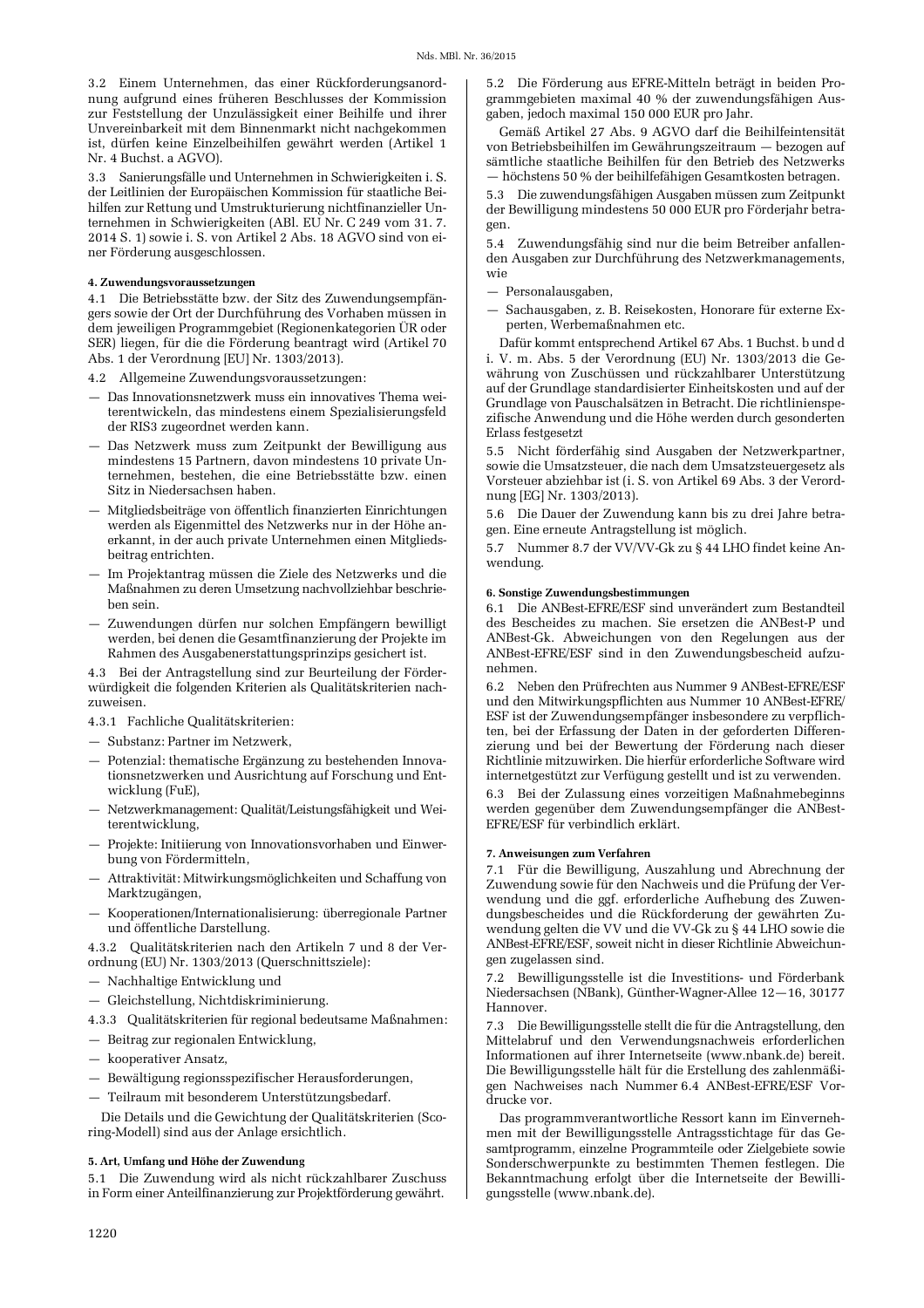7.4 Die Übermittlung elektronischer Dokumente sowie das Ersetzen der Schriftform durch die elektronische Form sind nach Maßgabe der für die elektronische Kommunikation geltenden Vorschriften des NVwVfG in seiner jeweils geltenden Fassung zulässig.

7.5 Der Zuwendungsempfänger ist zu verpflichten, im Antrag anzugeben, ob das Vorhaben bereits mit anderen öffentlichen Mitteln gefördert wird bzw. an anderer Stelle ein Antrag auf Förderung gestellt wurde.

7.6 Vor der Bewilligung wird das schriftliche Einverständnis der Zuwendungsempfänger dazu eingeholt, in der Liste der Vorhaben veröffentlicht zu werden (vgl. Artikel 115 Abs. 2 i. V. m. Anhang XII Nr. 1 der Verordnung [EU] Nr. 1303/2013).

Die Zuwendungen dürfen nur soweit und nicht eher aus- $7.7$ gezahlt werden, als die zuwendungsfähigen Ausgaben vom Zuwendungsempfänger getätigt, zahlenmäßig nachgewiesen und von der Bewilligungsstelle geprüft wurden (Ausgabenerstattungsprinzip). Die Bewilligungsstelle hält die Zuwendungsempfänger in der Regel dazu an, Mittel mindestens einmal in jedem Kalenderhalbjahr abzurufen (Mittelabruf).

Der Zuwendungsempfänger ist zu verpflichten, seinen Pflichten aus Nummer 6.4 ANBest-EFRE/ESF nachzukommen. Die Bewilligungsstelle hat vor jeder Auszahlung alle von dem Zuwendungsempfänger erklärten tatsächlich getätigten Ausgaben und Vergaben vollständig zu prüfen. Bereits im Rahmen eines vorherigen Mittelabrufs geprüfte und anerkannte Ausgaben müssen nicht erneut belegt und geprüft werden.

7.8 Ob ein Vorhaben einem der Spezialisierungsfelder der niedersächsischen RIS3-Strategie zuzuordnen ist und damit diese Voraussetzung für die Förderfähigkeit nach Nummer 4.2 erfüllt, entscheidet die Bewilligungsstelle unter maßgeblicher Berücksichtigung einer entsprechenden Stellungnahme der Innovationszentrum Niedersachsen GmbH (IZ).

Im Rahmen der Beurteilung zur Förderwürdigkeit nach dem in der Anlage befindlichen Scoring-Modell holt die NBank eine Bewertung der Vorhaben in Hinblick auf die fachlichen Qualitätskriterien (Abschnitt I) durch das IZ und in Hinblick auf die Qualitätskriterien für regional bedeutsame Maßnahmen (Abschnitt III) bei dem zuständigen ArL ein. Bei regionsübergreifenden Konsortien ist das ArL des Konsortialführers zuständig. Diese Voten sind im Rahmen der Bewilligung bei der Förderwürdigkeitsprüfung zu berücksichtigen und zu dokumentieren.

7.9 Über die Bewilligung der Förderanträge entscheidet die NBank. Vor Bewilligung werden die Anträge in einem Gremium aus Vertreterinnen und Vertretern des MW, des IZ und der NBank im Rahmen von Haushaltseinplanungen beraten. In die Haushaltseinplanungen gehen nur Anträge ein, für die die Gesamtfinanzierung gesichert ist und die das Verfahren nach Nummer 7.8 durchlaufen haben.

Über den Projektfortschritt sowie den Projektabschluss sind Berichte vorzulegen. Einzelheiten werden im Zuwendungsbescheid geregelt.

7.11 Die Verwendung der Zuwendung ist innerhalb von drei Monaten nach Abschluss des Projekts der Bewilligungsstelle nachzuweisen (Verwendungsnachweis). Ist der Zuwendungszweck nicht bis zum Ablauf des Haushaltsjahres erfüllt, ist binnen vier Monaten nach Ablauf des Haushaltsjahres über die in diesem Jahr erhaltenen Beträge ein Zwischennachweis zu führen. In begründeten Ausnahmefällen kann die Bewilligungsstelle einer Verlängerung der Frist zustimmen.

## 8. Schlussbestimmungen

Dieser Erl. tritt am 23. 9. 2015 in Kraft und mit Ablauf des 31. 12. 2023 außer Kraft. Der Bezugserlass zu b tritt mit Ablauf des 22. 9. 2015 außer Kraft.

#### An die

Investitions- und Förderbank Niedersachsen (NBank)

 $-$  Nds. MBL Nr. 36/2015 S, 1219

Qualitäts- und Bewertungskriterien

| Merkmale des<br>QS-Systems | Richtlinie "Innovationsnetzwerke"                                                                                                                                                                                                                                                                                                                                                                                                                                                        | Punktzahl    |
|----------------------------|------------------------------------------------------------------------------------------------------------------------------------------------------------------------------------------------------------------------------------------------------------------------------------------------------------------------------------------------------------------------------------------------------------------------------------------------------------------------------------------|--------------|
| I. Fachliche               | Substanz                                                                                                                                                                                                                                                                                                                                                                                                                                                                                 | $0 - 5 - 10$ |
| Qualitäts-<br>kriterien    | Die Zusammensetzung der<br>Netzwerkpartner ist geeignet,<br>um das Netzwerk erfolgreich<br>etablieren/fortführen zu<br>können (5). Wichtige KMU,<br>Forschungseinrichtungen und<br>sonstige Partner (Vereine/Ver-<br>bände) aus dem Themenfeld<br>sind vertreten $(+ 5)$ .                                                                                                                                                                                                               |              |
|                            | Potenzial<br>Das Netzwerk widmet sich<br>einem Themenfeld, das eine<br>sinnvolle Ergänzung zu beste-<br>henden Landesinitiativen<br>sowie anderen Innovations-<br>netzwerken darstellt (5).<br>Das Thema des Netzwerks ist<br>durch eine hohe FuE-Intensität<br>geprägt $(+5)$ .                                                                                                                                                                                                         | $0 - 5 - 10$ |
|                            | Netzwerkmanagement<br>Im Projektantrag ist dargelegt,<br>wie die Qualität/Leistungsfä-<br>higkeit des Netzwerkmanage-<br>ments in fachlicher und<br>organisatorischer Hinsicht ge-<br>währleistet ist, z. B. durch Er-<br>fahrungen und Referenzen (5).<br>Die Netzwerkstrategie ist auf<br>eine erfolgreiche Weiterent-<br>wicklung (thematisch, organi-<br>satorisch und finanziell) des<br>Netzwerks ausgerichtet, z. B.<br>durch Einführung von neuen<br>Service-Angeboten $(+ 5)$ . | $0 - 5 - 10$ |
|                            | Projekte<br>Im Projektantrag ist nachvoll-<br>ziehbar beschrieben, wie die<br>Initiierung von Innovations-<br>vorhaben der Netzwerkpart-<br>ner erreicht werden soll (5). Es<br>ist dargelegt, dass die Einwer-<br>bung von Fördermitteln des<br>Bundes/der EU aktiv betrieben<br>werden soll $(+ 5)$ .                                                                                                                                                                                  | $0 - 5 - 10$ |
|                            | Attraktivität<br>Im Projektantrag ist dargelegt,<br>dass insbesondere KMU ziel-<br>gruppengerechte Mitwirkungs-<br>und Beteiligungsmöglichkeiten<br>(Partizipation) angeboten wer-<br>den, z. B. in Gremien, Arbeits-<br>gruppen etc. (5). Die Netzwerk-<br>partner erhalten Unterstützung<br>bei der Generierung von Inno-<br>vationen und/oder der Schaf-<br>fung von Marktzugängen (+ 5).                                                                                             | $0 - 5 - 10$ |
|                            | Kooperationen/<br>Internationalisierung<br>Die Etablierung von Koopera-<br>tionsbeziehungen zu regiona-<br>len FuE-Einrichtungen sowie<br>überregionalen/internationa-<br>len Partnern ist zu erwarten<br>(5). Zielführende Maßnahmen<br>für die öffentliche Darstellung<br>des Netzwerks zur besseren<br>Wahrnehmung auch auf über-<br>regionaler/internationaler<br>Ebene sind vorgesehen $(+5)$ .                                                                                     | $0 - 5 - 10$ |
|                            | Summe aus Abschnitt I<br>(maximal 60)                                                                                                                                                                                                                                                                                                                                                                                                                                                    |              |